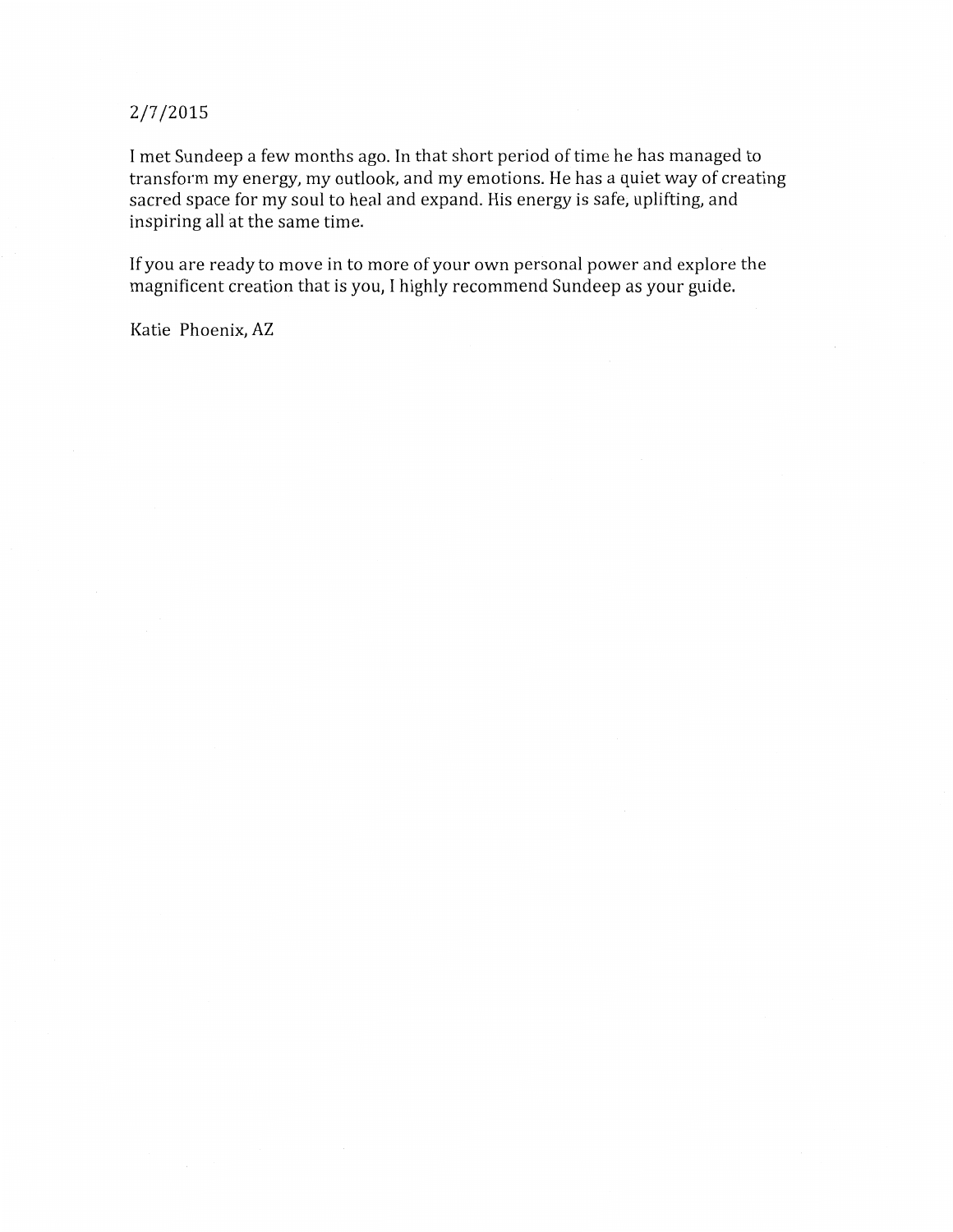## February 5th, 2015

I started getting these horrible migraines about one and a half years ago shortly after wearing night guards for my upper teeth. Prior to that, I had never had bad headaches or even knew what migraines meant or how they affected your daily health and wellness. Every time I got a migraine, my life stopped and brought fear of the next time when it would arrive. It came with distorted vision which led to nausea and overall physical weakness. That followed with horrible pounding headaches which were unbearable to a point where I was unable to focus on anything and would have to go to sleep immediately. On average, I got 4-5 migraines a month, and suffered 6-7 hours per migraine. I underwent numerous doctor and specialist visits for explanations and tests ranging from general doctors to eye specialists to acupuncture and even Aryuvedic treatments, but none were able to explain clearly understand its root cause or source. Furthermore, they were also unable to provide any solutions or suggestions for any relief.

I started investigating beyond standard treatments and finally chose Energy Healing with Sundeep Jay. I have been doing healing once to twice a month for over three months now, and for the first time last month I could confidently say that I had no migraines in over 45 days! The feeling of not having detrimental headaches for a whole month was indescribable and beyond words. I feel free and I am so thankful and grateful to Sundeep for making me believe that everything is curable with Energy Healing. I highly recommend Energy Healing to everyone who has been going through any severe pain or problems or symptoms alike. Getting the right person to understand your specific problem and determine a solution is essential, and I'm speaking from my real personal experience where I tried multiple specialists and doctors.

I have known Sundeep for over fifteen years, and I could tell you that he is one of most knowledgeable, honest, kind, gentle, and very thoughtful person I have ever met. He has been very supportive and thorough in his analysis and has definitely exceeded my expectations by giving me honest advice. I highly recommend Sundeep Jay for his Energy Healing and I trust that you will not regret your decision.

Bhavika - Tampa, Florida